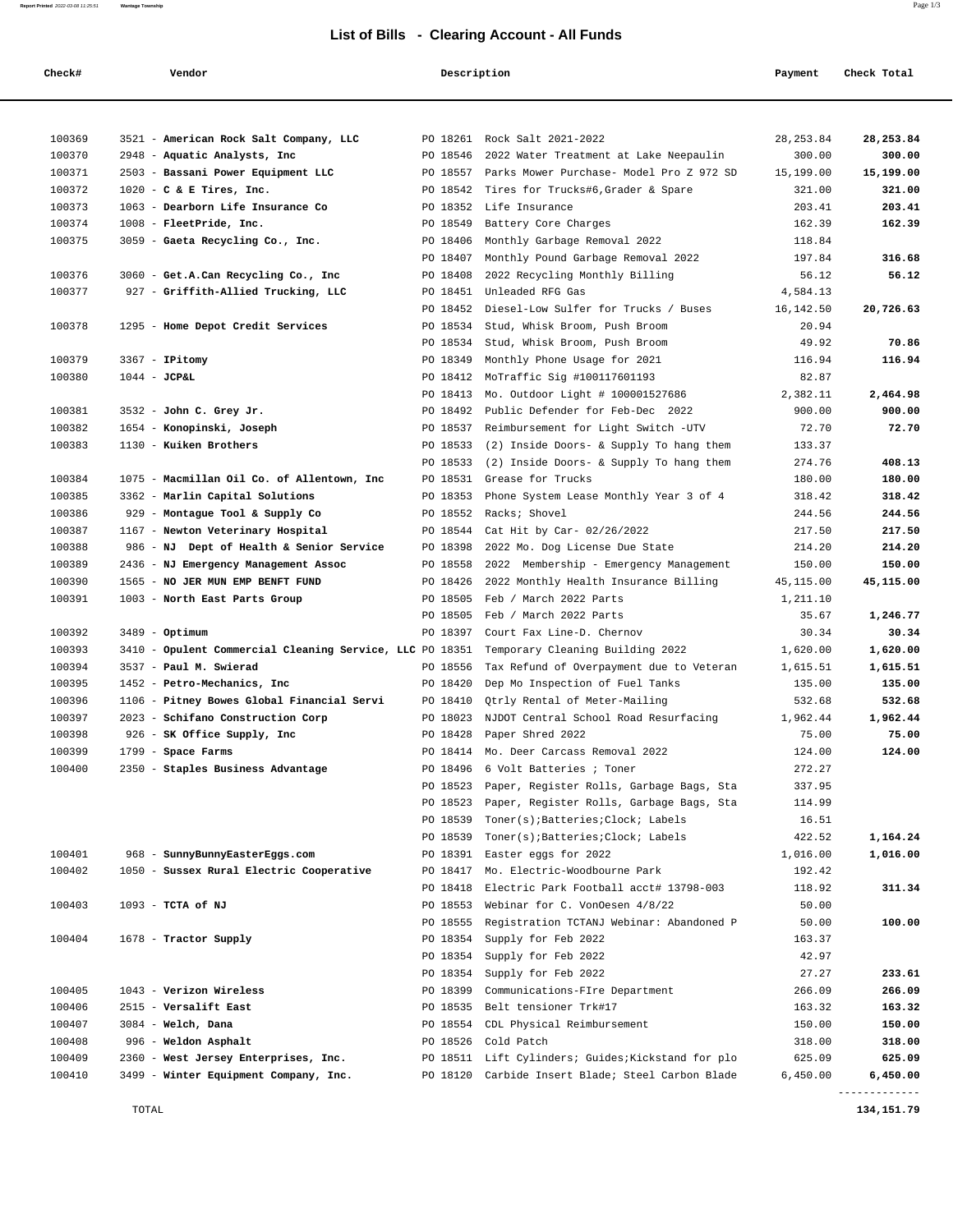## **List of Bills - Clearing Account - All Funds**

 **Check# Vendor Description Payment Check Total**

## **Summary By Account**

| <b>ACCOUNT</b>                                       | <b>DESCRIPTION</b>                       |            |          | CURRENT YR APPROP. YEAR NON-BUDGETARY    | CREDIT     |
|------------------------------------------------------|------------------------------------------|------------|----------|------------------------------------------|------------|
|                                                      |                                          |            |          |                                          |            |
| 01-201-20-100-020                                    | Administrative & Executive OE            | 925.69     |          |                                          |            |
| $01 - 201 - 20 - 130 - 020$                          | Financial Administration OE              | 111.89     |          |                                          |            |
| $01 - 201 - 20 - 145 - 020$                          | Collection of Taxes OE                   | 310.73     |          |                                          |            |
| 01-201-20-150-020                                    | Assessment of Taxes OE                   | 174.83     |          |                                          |            |
| 01-201-21-180-020                                    | Land Use OE                              | 142.80     |          |                                          |            |
| $01 - 201 - 23 - 220 - 020$                          | Group Insurance OE                       | 45, 318.41 |          |                                          |            |
| 01-201-25-252-020                                    | Emergency Management OE                  | 222.70     |          |                                          |            |
| 01-201-25-255-020                                    | Fire Department OE                       | 266.09     |          |                                          |            |
| 01-201-25-275-020                                    | Municipal Prosecutor                     | 900.00     |          |                                          |            |
| $01 - 201 - 26 - 290 - 020$                          | Streets and Roads OE                     | 524.59     |          |                                          |            |
| 01-201-26-305-020                                    | Garbage Removal OE                       | 242.84     |          |                                          |            |
| $01 - 201 - 26 - 310 - 020$                          | Public Buildings and Grounds OE          | 1,903.00   |          |                                          |            |
| $01 - 201 - 26 - 315 - 020$                          | Streets & Roads Vehicle Mtce & Repair    | 2,662.90   |          |                                          |            |
| $01 - 201 - 28 - 370 - 020$                          | Recreation OE                            | 1,016.00   |          |                                          |            |
| 01-201-28-375-020                                    | Maintenance of Parks                     | 300.00     |          |                                          |            |
| $01 - 201 - 31 - 430 - 020$                          | Electricty OE                            | 2,776.32   |          |                                          |            |
| $01 - 201 - 31 - 440 - 020$                          | Telephone OE                             | 435.36     |          |                                          |            |
| $01 - 201 - 31 - 460 - 020$                          | Gas/Diesel OE                            | 20,861.63  |          |                                          |            |
| $01 - 201 - 43 - 490 - 020$                          | Municipal Court OE                       | 67.26      |          |                                          |            |
| $01 - 203 - 26 - 290 - 120$                          | (2021) Streets & Roads OE Snow           |            | 6,450.00 |                                          |            |
| $01 - 205 - 55 - 000 - 100$                          | Tax Overpayments                         |            |          | 1,615.51                                 |            |
| $01 - 260 - 05 - 100$<br>--------------------------- | DUE TO CLEARING                          |            |          | 0.00<br>-------------------------------- | 87,228.55  |
| TOTALS FOR                                           | Current Fund                             | 79,163.04  | 6,450.00 | 1,615.51                                 | 87,228.55  |
|                                                      |                                          |            |          |                                          |            |
| $02 - 213 - 40 - 700 - 000$                          | Appropriated Grants                      |            |          | 2,391.68                                 |            |
| $02 - 260 - 05 - 100$                                | DUE TO CLEARING                          |            |          | 0.00                                     | 2,391.68   |
| TOTALS FOR                                           | Federal and State Grant Fund             | 0.00       | 0.00     | 2,391.68                                 | 2,391.68   |
| $03 - 260 - 05 - 100$                                | DUE TO CLEARING                          |            |          | 0.00                                     | 1,078.72   |
| 03-287-56-852-200                                    | Reserve for Dog Trust Expenditures       |            |          | 864.52                                   |            |
| 03-387-56-852-002                                    | Due to State of New Jersey - License Fee |            |          | 214.20                                   |            |
|                                                      |                                          |            |          |                                          |            |
| TOTALS FOR                                           | Dog Trust Fund                           | 0.00       | 0.00     | 1,078.72                                 | 1,078.72   |
|                                                      |                                          |            |          |                                          |            |
| $13 - 260 - 05 - 100$                                | DUE TO CLEARING                          |            |          | 0.00                                     | 28, 253.84 |
| 13-276-55-000-000                                    | Reserve for Snow Removal                 |            |          | 28, 253.84                               |            |
| TOTALS FOR                                           | Planning and Zoning Trust                | 0.00       |          | 0.00 28,253.84                           | 28,253.84  |
|                                                      |                                          |            |          |                                          |            |
| $54 - 260 - 05 - 100$                                | DUE TO CLEARING                          |            |          | 0.00                                     | 15,199.00  |
| 54-270-55-000-000                                    | Reserve for Open Space Trust             |            |          | 15,199.00                                |            |
| TOTALS FOR                                           | OPEN SPACE TRUST                         | 0.00       | 0.00     | 15,199.00                                | 15,199.00  |
|                                                      |                                          |            |          |                                          |            |

|  |  |  |  | Total to be paid from Fund 01 Current Fund                 | 87, 228, 55 |
|--|--|--|--|------------------------------------------------------------|-------------|
|  |  |  |  | Total to be paid from Fund 02 Federal and State Grant Fund | 2,391.68    |
|  |  |  |  | Total to be paid from Fund 03 Dog Trust Fund               | 1,078.72    |
|  |  |  |  | Total to be paid from Fund 13 Planning and Zoning Trust    | 28, 253, 84 |
|  |  |  |  | Total to be paid from Fund 54 OPEN SPACE TRUST             | 15,199.00   |